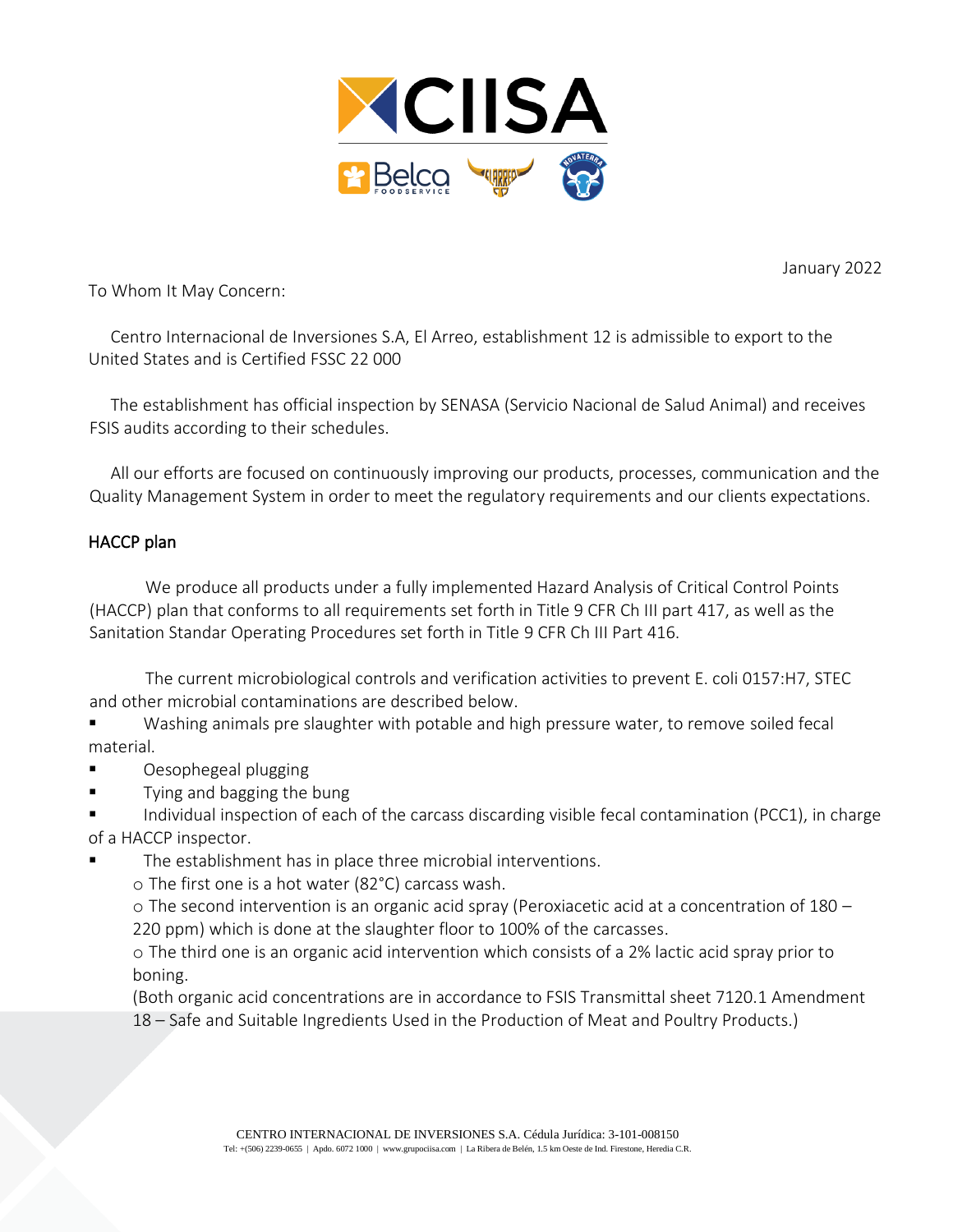

- Verification activities include internal microbiological sampling: o Generic *E. coli*: 1 test per 300 carcasses. (Federal Register Vol 61, No 144) and random testing in trimmings. (Internal process control) (AOAC 998.08)
	- o *E. coli O157:H7 and non O157H7 shiga toxin producing E. coli (STEC)*: testing of trimmings of every production day. The sample consists of 60 excised samples, for a final weight of at least 325 grams for the analysis of E. coli O157:H7 and STEC (Real time PCR GENE-UP® E. coli O157:H7 2 (ECO 2) AOAC 2019.03 and AOAC Research Institute Certificate method GENE-UP® n.° 121806 - GENE-UP® EHEC series)
	- o *Salmonella spp*: testing of trimmings every 2 weeks. (GENE-UP® Salmonella (SLM) Test Method AOAC 2020.02)
	- Official testing by the MAG, Ministry of Agriculture and Livestock,
		- o *E. coli O157:H7 and non O157H7 shiga toxin producing E. coli (STEC):* testing of trimmings under de N60 protocol.
		- o *Salmonella spp*.: 1 test per 300 carcasses. (Federal Register Vol 61, No 144)

The primals and subprimals produced at El Arreo are intended to be used as intact product, such as steaks or roasts.

In addition it is important to mention that the trimmings are not exported or commercialized until the results from analysis are negative for E. coli O157:H7and/or *non O157H7 shiga toxin producing E. coli (STEC)*

All the shipments containing trimmings sent to the United States have a document certifying that all the lots contained in the shipment have been tested in accordance to the Costa Rican testing program for *Escherichia coli O157:H7*, and are negative for this pathogen.

## BSE and control of SRM´s

Costa Rica has never had a case of BSE.

Costa Rica is categorized as Negligible BSE risk in accordance with the Terrestrial code of the World Organization for Animal Health OIE.